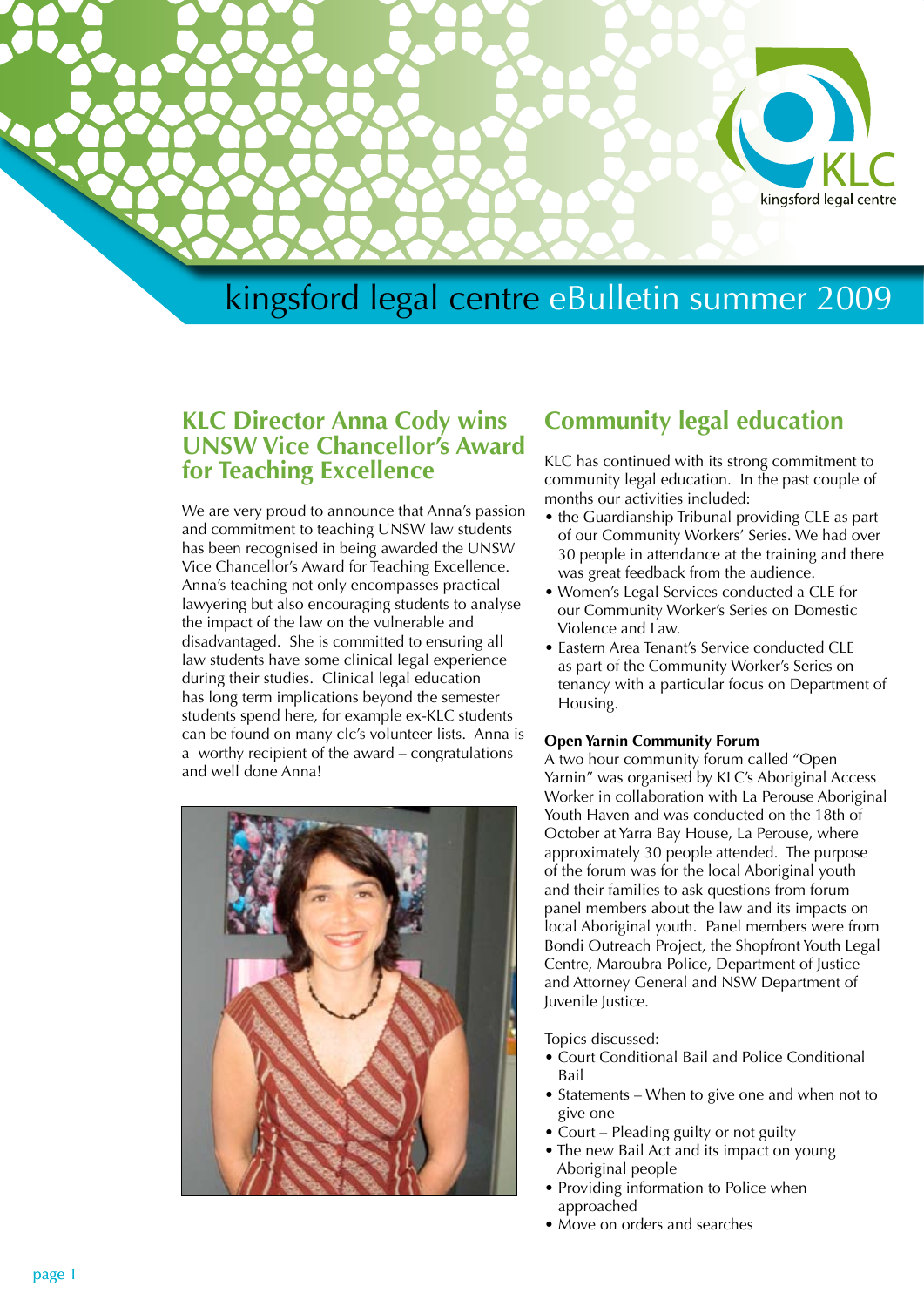

Some of the main issues that came out of the forum were:

- Parents and youth workers needing more education on what to do if their child is taken in Police custody? – KLC will develop a checklist for parents and youth workers to refer to as a guiding check list resource.
- CLE workshops for youth workers and parents on what their rights are in regards to dealing with the police.
- More specifically targeted CLE workshops for youth on the above mentioned topics.

Following the forum, a BBQ, funded by Randwick City Council was held for participants to meet with panel members. A follow up meeting with the La Perouse Aboriginal Youth Haven will be organised soon to discuss what future actions KLC can assist with regarding legal issues for Indigenous youth.



**Open Yarnin Community Forum**

#### **Asian Women at Work Project**

The employment clinic continues to develop what we hope will be a really productive relationship with Asian Women at Work (AWW) - a large organisation based around Auburn, Bankstown and other western Sydney suburbs in which community workers provide education and support for women primarily of Chinese and Vietnamese background, employed in a range of occupations, particularly as outworkers in the clothing industry.

Our concern has been that, while there is a plethora of employment law information available, it is still not accessible to many of the most vulnerable workers - either because of language issues, difficulties in comprehending the legal system or not having access to the internet. On 16 November we met to discuss providing some training to the AWW community workers and then had a meeting with the workers to discuss the best way to provide training and materials to their members. This may include a 'case studies project' for which AWW is currently seeking funding. KLC may then come on board to provide legal responses to the case studies generated by AWW which will then be translated into the workers' languages. This is particularly exciting as the project responds to our concern about how to develop and deliver effective training.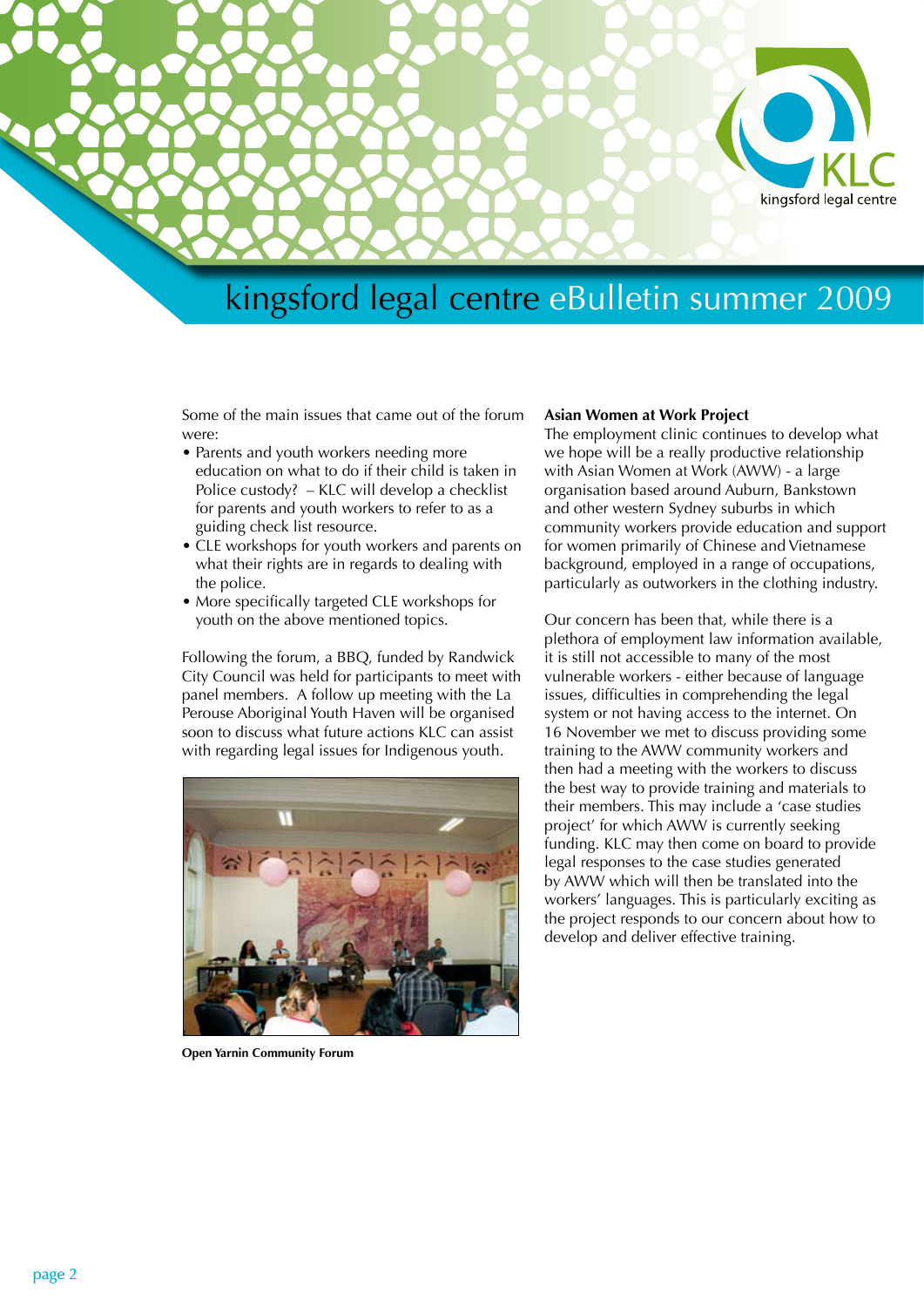

#### **Older People and the Law**

KLC, in partnership with Randwick Council, Botany Council, South East Neighbourhood Centre and Legal Aid, has held 3 free community legal education forums for older people in our local area over the past 6 weeks. The forums covered subjects such as power of attorney, enduring guardianship, family and finance, decisions that impact on eligibility for the aged pension and making a will. Response from our community has been overwhelming with a total of over 300 people attending the sessions to date. Further forums are being planned for next year to meet the demand. Special thanks to KLC volunteer Sue Mordaunt for her talk on wills which was very well received.



**L-R, Sue Mordaunt (KLC Volunteer), Margaret Small (Older Persons Legal Service) & Fiona Poon (Freehills Secondee)**

#### **Law reform and policy work**

The past few months have been very busy for law reform and policy work at the Centre. KLC was very involved in making a submission on the need for a human rights act to the Brennan Committee consulting on human rights protection in Australia. Now that the final report has been released, we are now involved in the follow up campaign to persuade the Government to enact a Human Rights Act.

We have also made submissions in relation to the use of alternative dispute resolution by the NSW government and the importance of including this in the model litigant policy. In addition we made a submission about changes to the Family law Act and how this has impacted on women in situations of domestic violence.

The law reform and policy subcommittee of Community Legal Centres NSW has set priorities that include work on police complaints, and ongoing discrimination law reform, that involve work by KLC.

With the assistance of volunteer solicitor Gabby Hart, KLC has just completed a submission to the Commonwealth regarding the concluding observations made by the UN Human Rights Committee on Australia's compliance with the ICCPR.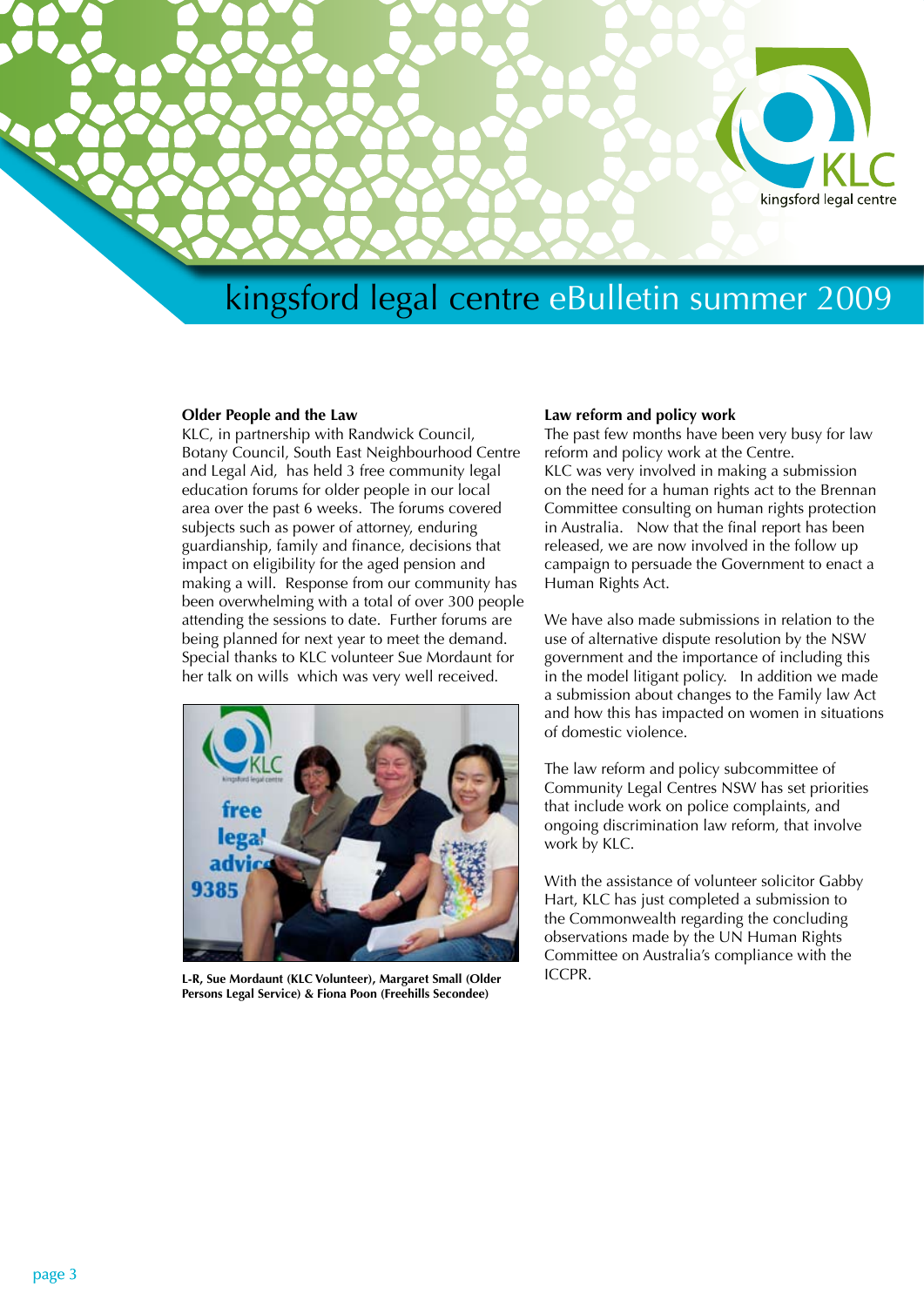

# kingsford legal centre eBulletin winter 2009

## **KLC Edits December Edition of Human Rights Defender**

KLC is editing the December edition of the Human Rights Defender, a publication of the Australian Human Rights Centre. We have focussed on the practice of economic and social rights with articles from various activists who work in Australia and internationally. These include discussions of homelessness within a human rights framework, the right to social security under the NT Intervention and how economic and social rights are implemented in Argentina.

## **Students**

#### **Prince of Wales Hospital Student Project**

Students from the Kingsford Legal Centre and the Prince of Wales Hospital Social Work Department spent a day in each others' shoes once again following a successful partnership in 2008. Three social work students from Prince of Wales Hospital and 2 from the UNSW CD Project visited KLC to gain a better understanding of how law and social work often interact with each other. Staff and students from KLC spoke about the different aspects of law that we often deal with, as well as how to make quick and better referrals for clients to ensure they receive the appropriate services. On 29 September, ten KLC students spent a day in the life of a social worker at the Prince of Wales Hospital Social Work Department. Students were given an insightful tour of the hospital and the coordinators and team leaders spoke about the work involved in each of the four areas of work including aged care, acute care, spinal and oncology. All students who participated in the exchange had extremely positive feedback, noting that the experience provided them with a great insight into the role of social workers and lawyers and how they often need to collaborate to provide a more holistic approach to all their clients.



**KLC students at Prince of Wales Hospital**

### **Indigenous pre-law students**

In late November we taught a group of 11 pre-law Indigenous students from around Australia who are exploring law as a future degree. The classes included an explanation of the work of the Centre and then working with a final year law student on a client file to understand better some of the work the Centre does.

This is part of the commitment which the Centre has to improving the experience and retention rates of Indigenous students in studying law at UNSW. The Centre is also active in the Indigenous Legal Education Committee of the Faculty of Law.

## **Donations**

UNSW Law Revue Society Donation to KLC The Law Revue is an annual sketch comedy show held on campus at UNSW in September each year. It comprises the talents of some 300 students across all faculties at UNSW, and is the single largest student-run event on campus annually. The Law Revue has a proud tradition of making donations to charity as a result of the proceeds of the show. Once again, they have chosen to make a very generous donation of \$1,000 to KLC. KLC staff are very grateful for this donation and are proud to be associated with such a quality show.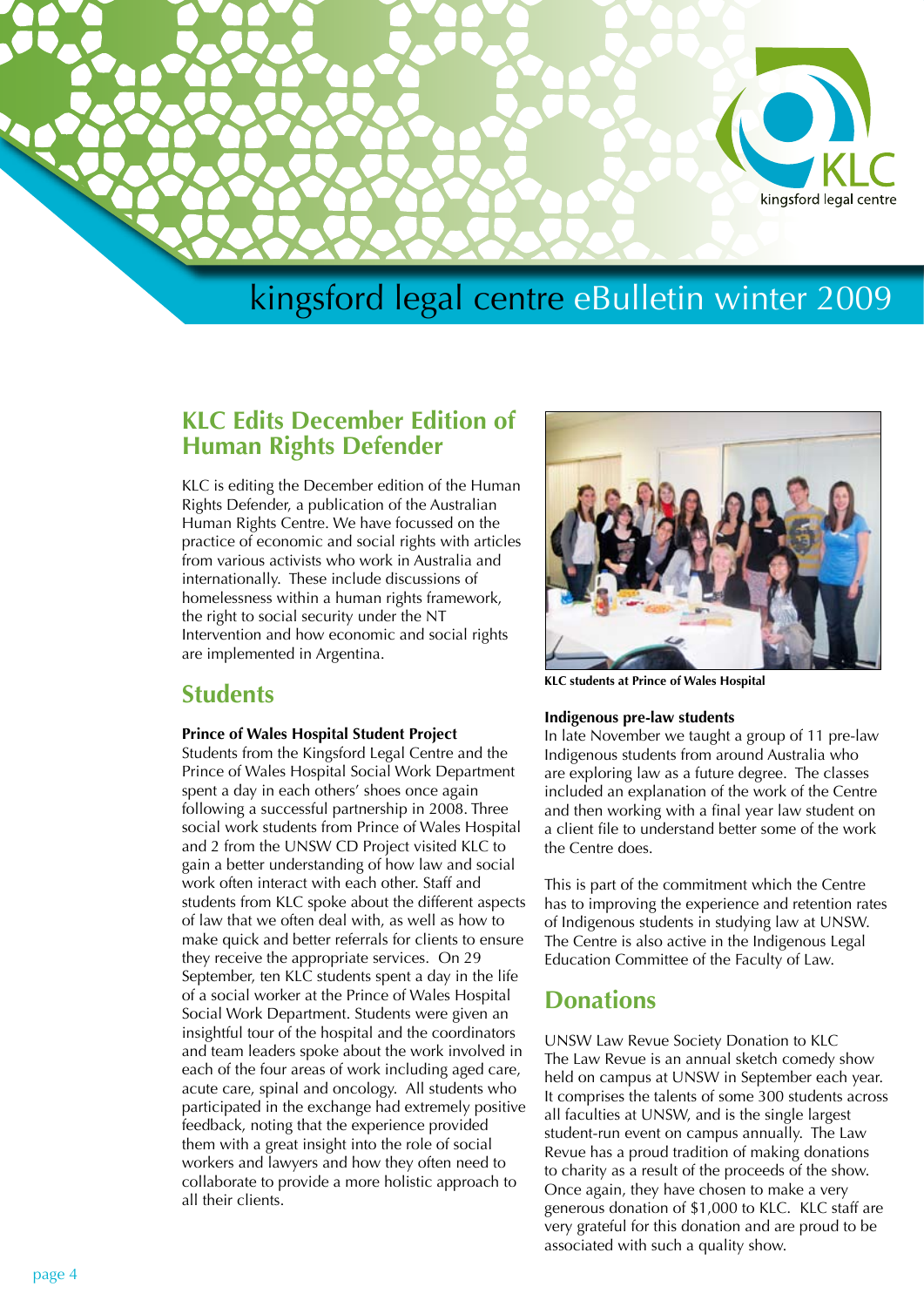

# kingsford legal centre eBulletin winter 2009

#### **AMP Foundation Donates \$2000 to Kingsford Legal Centre**

AMP Foundation runs a 'Celebrating Unsung Heroes' program where they recognise those employees who volunteer for not-for-profit organisations. KLC volunteer solicitor, Ting Tsia, was nominated and as a result, AMP Foundation made a very generous donation of \$2000 to the Centre. We are very grateful to all at AMP for their support and would like to thank Ting for her continued work for our clients



**KLC Volunteer Ting Tsia**

## **Employment clinic**

The changes to employment laws and procedures have resulted in increased applications for unfair dismissal as well as general protections matters (eg discrimination/unlawful dismissal) but also significant confusion for practitioners as well as government services and the tribunal. As NACLC employment network convenor, Linda is liaising with other clc workers around Australia to report on our concerns with the new system as we feel there are still a lot of rough edges to be smoothed over and clients are suffering as a result.

On the casework front, we had an extremely good settlement for our Mandarin speaking client (see

above) as well as another very good settlement for a client who was sacked while on sick leave from her position at a childcare centre. As usual, the clinic is inundated with calls from women who have been sacked/made redundant/demoted when they have informed the employer they are pregnant or are about to take maternity leave or return from maternity leave.

## **Conferences and visits**

### **NACLC conference**

The National Association of community legal centres annual conferences was held in Perth in September. Keith Ball, Anna Hartree and Shirley Southgate presented a very popular workshop on working effectively with Indigenous communities.

#### **Visits**

During November we had a further visit as part of our cooperation under the Human Rights Technical cooperation agreement from the Beijing Legal Aid organisation of Rural Migrants as well as a visit from visiting Japanese judges.

### **Staff**

### **KLC Principal Solicitor, Shirley Southgate, resigned**

After over 4 years of hard work at KLC, Shirley has decided it's time to move on to a Manager position with the Office of the Information Commission in the NSW Public Service. Shirley has been an asset to the Centre in that time, participating fully in all aspects of the Centre. Her passion for policy and law reform work has inspired students and resulted in her convening the NSW CLCs law reform and policy committee. Her experience, calm and intelligence have meant she has been a popular teacher and mentor to our students who have also appreciated her openness and generosity. Staff have enjoyed her warmth and wonderful sense of humour and will miss her support and sense of fun. Shirley's last day at the Centre will be 8 January 2010 and we wish her the very best for the future.